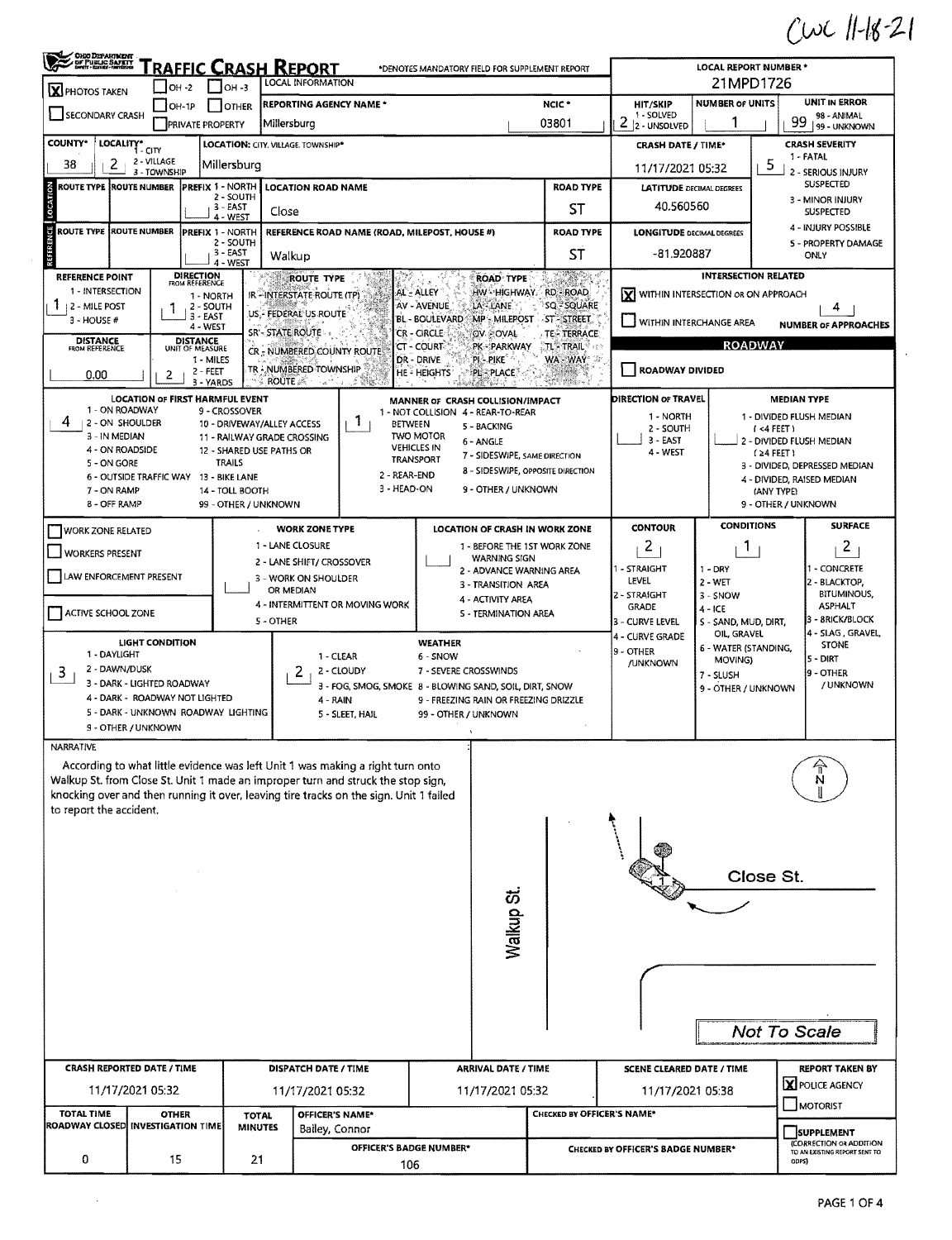| ONG DEPARTMENT<br>OF PUBLIC BAPETY |                                                                                          | <b>LOCAL REPORT NUMBER</b>                                             |                               |                                                                               |                      |                                                               |                                                       |                                       |                |                                                               |  |  |  |
|------------------------------------|------------------------------------------------------------------------------------------|------------------------------------------------------------------------|-------------------------------|-------------------------------------------------------------------------------|----------------------|---------------------------------------------------------------|-------------------------------------------------------|---------------------------------------|----------------|---------------------------------------------------------------|--|--|--|
|                                    |                                                                                          |                                                                        |                               |                                                                               |                      |                                                               |                                                       |                                       |                | 21MPD1526                                                     |  |  |  |
| UNIT#                              | OWNER NAME: LAST, FIRST, MIDDLE (C) SAME AS DRIVER)                                      |                                                                        | DAMAGE<br><b>DAMAGE SCALE</b> |                                                                               |                      |                                                               |                                                       |                                       |                |                                                               |  |  |  |
| 1                                  | UNKOWN.<br>OWNER ADDRESS: STREET, CITY, STATE, ZIP ( E) SAME AS DRIVERY                  |                                                                        |                               |                                                                               |                      |                                                               |                                                       | 1 - NONE                              |                | 3 - FUNCTIONAL DAMAGE                                         |  |  |  |
| OН                                 |                                                                                          |                                                                        |                               |                                                                               |                      |                                                               |                                                       | 2 - MINOR DAMAGE                      |                | 4 - DISABLING DAMAGE                                          |  |  |  |
|                                    | <b>COMMERCIAL CARRIER: NAME ADDRESS, CITY, STATE, ZIP</b>                                |                                                                        |                               |                                                                               |                      |                                                               | COMMERCIAL CARRIER PHONE: INCLUDE AREA CODE           | 9 - UNKNOWN<br>DAMAGED AREA(S)        |                |                                                               |  |  |  |
|                                    |                                                                                          |                                                                        |                               |                                                                               |                      |                                                               |                                                       | INDICATE ALL THAT APPLY               |                |                                                               |  |  |  |
|                                    | LP STATE LICENSE PLATE #                                                                 |                                                                        |                               | <b>VEHICLE IDENTIFICATION #</b>                                               |                      | <b>VEHICLE YEAR</b>                                           | <b>VEHICLE MAKE</b>                                   |                                       |                |                                                               |  |  |  |
| <b>INSURANCE</b>                   | <b>INSURANCE COMPANY</b>                                                                 |                                                                        |                               | <b>INSURANCE POLICY #</b>                                                     |                      | COLOR                                                         | <b>VEHICLE MODEL</b>                                  |                                       |                |                                                               |  |  |  |
| <b>J</b> verified                  |                                                                                          |                                                                        |                               |                                                                               |                      |                                                               |                                                       |                                       |                |                                                               |  |  |  |
| COMMERCIAL                         | <b>TYPE OF USE</b><br>GOVERNMENT                                                         | IN EMERGENCY<br>RESPONSE                                               |                               | US DOT #                                                                      |                      | TOWED BY: COMPANY NAME                                        |                                                       |                                       |                |                                                               |  |  |  |
| INTERLOCK                          |                                                                                          | # OCCUPANTS                                                            |                               | <b>VEHICLE WEIGHT GVWR/GCWR</b><br>$1 - 510K$ LBS.                            |                      | <b>HAZARDOUS MATERIAL</b><br>MATERIAL<br>CLASS <sup>#</sup>   | PLACARD ID#                                           |                                       |                |                                                               |  |  |  |
| DEVICE<br><b>EQUIPPED</b>          | X HIT/SKIP UNIT                                                                          |                                                                        |                               | 2 - 10.001 - 26K LBS.<br>$3 - 26K$ LBS.                                       |                      | RELEASED<br>PLACARD                                           |                                                       |                                       |                |                                                               |  |  |  |
|                                    | 1 - PASSENGER CAR                                                                        | 6 - VAN (9-15 SEATS)                                                   |                               | 12 - GOLF CART                                                                |                      | 18 - LIMO (LIVERY VEHICLE)                                    | 23 - PEDESTRIAN/SKATER                                |                                       |                | 12                                                            |  |  |  |
| 99                                 | 2 - PASSENGER VAN<br>(MINIVAN)                                                           | 7 - MOTORCYCLE 2-WHEELED<br>8 - MOTORCYCLE 3-WHEELED                   |                               | 13 - SNOWMOBILE<br>14 - SINGLE UNIT                                           | 20 - OTHER VEHICLE   | 19 - BUS (16+ PASSENGERS)                                     | 24 - WHEELCHAIR (ANY TYPE)<br>25 - OTHER NON-MOTORIST |                                       |                |                                                               |  |  |  |
|                                    | UNIT TYPE 3 - SPORT UTILITY<br>VEHICLE                                                   | 9 - AUTOCYCLE<br>10 - MOPED OR MOTORIZED                               |                               | TRUCK<br>15 - SEMI-TRACTOR                                                    | 21 - HEAVY EQUIPMENT |                                                               | 26 - BICYCLE                                          |                                       |                |                                                               |  |  |  |
|                                    | 4 - PICK UP                                                                              | <b>BICYCLE</b>                                                         |                               | 16 - FARM EQUIPMENT                                                           |                      | 22 - ANIMAL WITH RIDER OR<br>ANIMAL-DRAWN VEHICLE             | 27 - TRAIN<br>99 - UNKNOWN OR HIT/SKIP                |                                       |                |                                                               |  |  |  |
|                                    | S - CARGO VAN<br>(ATV/UTV)<br># of TRAILING UNITS                                        | 11 - ALL TERRAIN VEHICLE                                               |                               | 17 - MOTORHOME                                                                |                      |                                                               |                                                       |                                       |                |                                                               |  |  |  |
| x                                  | WAS VEHICLE OPERATING IN AUTONOMOUS                                                      |                                                                        |                               |                                                                               |                      |                                                               |                                                       |                                       |                |                                                               |  |  |  |
|                                    | MODE WHEN CRASH OCCURRED?                                                                |                                                                        |                               | 0 - NO AUTOMATION<br>1 - DRIVER ASSISTANCE                                    |                      | 3 - CONDITIONAL AUTOMATION 9 - UNKNOWN<br>4 - HIGH AUTOMATION |                                                       |                                       |                |                                                               |  |  |  |
|                                    | 1 - YES 2 - NO 9 - OTHER / UNKNOWN AUTONOMOUS 2 - PARTIAL AUTOMATION S - FULL AUTOMATION |                                                                        |                               |                                                                               |                      |                                                               |                                                       |                                       |                |                                                               |  |  |  |
|                                    | 1 - NONE                                                                                 | 6 - BUS - CHARTER/TOUR                                                 | <b>MODE LEVEL</b>             | $11 -$ FIRE                                                                   | 16 - FARM            |                                                               | 21 - MAIL CARRIER                                     |                                       |                |                                                               |  |  |  |
|                                    | $2 - TAX$                                                                                | 7 - BUS - INTERCITY                                                    |                               | 12 - MILITARY                                                                 |                      | 17 - MOWING                                                   | 99 - OTHER / UNKNOWN                                  |                                       |                |                                                               |  |  |  |
| <b>SPECIAL</b>                     | 3 - ELECTRONIC RIDE<br>SHARING                                                           | 8 - BUS - SHUTTLE<br>9 - BUS - OTHER                                   |                               | 13 - POLICE<br>14 - PUBLIC UTILITY                                            | 19 - TOWING          | 18 - SNOW REMOVAL                                             |                                                       |                                       |                |                                                               |  |  |  |
|                                    | FUNCTION 4 - SCHOOL TRANSPORT<br>5 - BUS - TRANSIT/COMMUTER                              | 10 - AMBULANCE                                                         |                               | 15 - CONSTRUCTION EQUIP.                                                      |                      | 20 - SAFETY SERVICE<br>PATROL                                 |                                                       |                                       | 12             |                                                               |  |  |  |
|                                    | 1 - NO CARGO BODY TYPE                                                                   | 4 - LOGGING                                                            |                               | 7 - GRAIN/CHIPS/GRAVEL                                                        | 11 - DUMP            |                                                               | 99 - OTHER / UNKNOWN                                  |                                       |                |                                                               |  |  |  |
| <b>CARGO</b>                       | / NOT APPLICABLE<br>2 - BUS                                                              | S - INTERMODAL<br><b>CONTAINER CHASSIS</b>                             |                               | B - POLE<br>9-CARGO TANK                                                      |                      | 12 - CONCRETE MIXER<br>13 - AUTO TRANSPORTER                  |                                                       |                                       |                | 9                                                             |  |  |  |
| <b>BODY</b><br><b>TYPE</b>         | 3 - VEHICLE TOWING<br>ANOTHER MOTOR VEHICLE                                              | 6 - CARGOVAN<br>/ENCLOSED BOX                                          |                               | 10 - FLAT BED                                                                 |                      | 14 - GARBAGE/REFUSE                                           |                                                       |                                       |                | 9                                                             |  |  |  |
|                                    | 1 - TURN SIGNALS                                                                         | 4 - BRAKES                                                             |                               | 7 - WORN OR SLICK TIRES                                                       |                      | 9 - MOTOR TROUBLE                                             | 99 - OTHER / UNKNOWN                                  |                                       |                |                                                               |  |  |  |
| <b>VEHICLE</b>                     | 2 - HEAD LAMPS<br>3 - TAIL LAMPS                                                         | 5 - STEERING<br><b>6 - TIRE BLOWOUT</b>                                |                               | 8 - TRAILER EQUIPMENT<br>DEFECTIVE                                            |                      | 10 - DISABLED FROM PRIOR<br><b>ACCIDENT</b>                   |                                                       |                                       |                |                                                               |  |  |  |
| <b>DEFECTS</b>                     |                                                                                          |                                                                        |                               |                                                                               |                      |                                                               |                                                       | $\Box$ - NO DAMAGE [ 0 ]              |                | - UNDERCARRIAGE [ 14 ]                                        |  |  |  |
|                                    | 1 - INTERSECTION -<br>MARKED CROSSWALK                                                   | 4 - MIDBLOCK -<br>MARKED CROSSWALK                                     |                               | 7 - SHOULDER/ROADSIDE<br>8 - SIDEWALK                                         |                      | 10 - DRIVEWAY ACCESS<br>11 - SHARED USE PATHS                 | 99 - OTHER / UNKNOWN                                  | $\Box$ -TOP [ 13 ]                    |                | $\Box$ - ALL AREAS (15)                                       |  |  |  |
| NON-<br>MOTORIST                   | 2 - INTERSECTION -<br>UNMARKED CROSSWALK                                                 | 5 - TRAVEL LANE -<br>OTHER LOCATION                                    |                               | 9 - MEDIAN/CROSSING<br>ISLAND                                                 |                      | OR TRAILS<br>12 - FIRST RESPONDER                             |                                                       |                                       |                | $\Box$ - UNIT NOT AT SCENE [ 16 ]                             |  |  |  |
| LOCATION                           | 3 - INTERSECTION - OTHER<br>1 - NON-CONTACT                                              | <b>6 - BICYCLE LANE</b><br>1 - STRAIGHT AHEAD                          |                               | <b>9 - LEAVING TRAFFIC</b>                                                    |                      | AT INCIDENT SCENE<br>15 - WALKIMG BUNNING                     | 21 - STANDING OUTSIDE                                 |                                       |                |                                                               |  |  |  |
|                                    | 2 - NON-COLLISION                                                                        | 2 - BACKING<br>3 - CHANGING LANES                                      |                               | LANE                                                                          |                      | JOGGING, PLAYING                                              | DISABLED VEHICLE                                      | 0 - NO DAMAGE                         |                | INITIAL POINT OF CONTACT<br>14 - UNDERCARRIAGE                |  |  |  |
| 3                                  | 3 - STRIKING                                                                             | 4 - OVERTAKING/PASSING                                                 |                               | 10 - PARKED<br>11 - SLOWING OR STOPPED                                        |                      | 16 - WORKING<br>17 - PUSHING VEHICLE                          | 99 - OTHER / UNKNOWN                                  | 99                                    |                | 1-12 - REFER TO UNIT 15 - VEHICLE NOT AT SCENE                |  |  |  |
| <b>ACTION</b>                      | 4 - STRUCK                                                                               | PRE-CRASH 5 - MAKING RIGHT TURN<br><b>ACTIONS 6 - MAKING LEFT TURN</b> |                               | IN TRAFFIC<br>12 - DRIVERLESS                                                 |                      | 18 - APPROACHING OR<br>LEAVING VEHICLE                        |                                                       |                                       | <b>DIAGRAM</b> | 99 - UNKNOWN                                                  |  |  |  |
|                                    | S - BOTH STRIKING<br>& STRUCK                                                            | 7 - MAKING U-TURN<br><b>8 - ENTERING TRAFFIC</b>                       |                               | 13 - NEGOTIATING A CURVE<br>14 - ENTERING OR CROSSING 20 - OTHER NON-MOTORIST |                      | 19 - STANDING                                                 |                                                       | 13 - TOP                              |                |                                                               |  |  |  |
|                                    | 9 - OTHER / UNKNOWN<br>1 - NONE                                                          | <b>LANE</b>                                                            |                               | SPECIFIED LOCATION<br>8 - FOLLOWING TOO CLOSE 13 - IMPROPER START FROM        |                      | 18 - OPERATING DEFECTIVE                                      | 23 - OPENING DOOR INTO                                |                                       |                | TRAFFIC                                                       |  |  |  |
|                                    | 2 - FAILURE TO YIELD<br>3 - RAN RED LIGHT                                                | /ACDA<br>9 - IMPROPER LANE                                             |                               | A PARKED POSITION<br>14 - STOPPED OR PARKED                                   |                      | <b>EQUIPMENT</b><br>19 - LOAD SHIFTING                        | ROADWAY<br>99 - OTHER IMPROPER                        | <b>TRAFFICWAY FLOW</b><br>1 - ONE-WAY |                | <b>TRAFFIC CONTROL</b><br>1 - ROUNDABOUT 4 - STOP SIGN        |  |  |  |
| 6                                  | 4 - RAN STOP SIGN                                                                        | CHANGE                                                                 |                               | <b>ILLEGALLY</b>                                                              |                      | /FALLING/SPILLING                                             | <b>ACTION</b>                                         | 2 - TWO-WAY<br>2                      | 4              | 2 - SIGNAL<br>S - YIELD SIGN                                  |  |  |  |
|                                    | S - UNSAFE SPEED<br>CONTRIBUTING 6 - IMPROPER TURN                                       | 10 - IMPROPER PASSING<br>11 - DROVE OFF ROAD                           |                               | 15 - SWERVING TO AVOID<br>16 - WRONG WAY                                      |                      | 20 - IMPROPER CROSSING<br>21 - LYING IN ROADWAY               |                                                       |                                       |                | 3 - FLASHER<br>6 - NO CONTROL                                 |  |  |  |
|                                    | CIRCUMSTANCES <sub>7</sub> - LEFT OF CENTER                                              | 12 - IMPROPER BACKING                                                  |                               | 17 - VISION OBSTRUCTION                                                       |                      | 22 - NOT DISCERNIBLE                                          |                                                       | # of THROUGH LANES<br>ON ROAD         |                | <b>RAIL GRADE CROSSING</b><br>1 - NOT INVLOVED                |  |  |  |
|                                    | <b>SEOUENCE OF EVENTS</b>                                                                |                                                                        |                               | $\ldots$ events $\ldots$                                                      |                      |                                                               |                                                       | 2                                     |                | 2 - INVOLVED-ACTIVE CROSSING                                  |  |  |  |
| 37                                 | 1 - OVERTURN/ROLLOVER<br>2 - FIRE/EXPLOSION                                              | 7 - SEPARATION OF UNITS                                                |                               | 12 - DOWNHILL RUNAWAY                                                         |                      | 19 - ANIMAL -OTHER                                            | 23 - STRUCK BY FALLING,<br>SHIFTING CARGO OR          |                                       |                | 3 - INVOLVED-PASSIVE CROSSING                                 |  |  |  |
|                                    | 3 - IMMERSION                                                                            | 8 - RAN OFF ROAD RIGHT<br>9 - RAN OFF ROAD LEFT                        |                               | 13 - OTHER NON-COLLISION<br>14 - PEDESTRIAN                                   |                      | 20 - MOTOR VEHICLE IN<br>TRANSPORT                            | ANYTHING SET IN<br>MOTION BY A MOTOR                  |                                       |                | UNIT / NON-MOTORIST DIRECTION                                 |  |  |  |
|                                    | 4 - JACKKNIFE<br>S - CARGO / EQUIPMENT                                                   | 10 - CROSS MEDIAN<br>11 - CROSS CENTERLINE -                           |                               | 15 - PEDALCYCLE<br>16 - RAILWAY VEHICLE                                       |                      | 21 - PARKED MOTOR<br>VEHICLE                                  | VEHICLE<br>24 - OTHER MOVABLE                         |                                       |                | 1 - NORTH<br><b>S-NORTHEAST</b><br>2 - SOUTH<br>6 - NORTHWEST |  |  |  |
|                                    | LOSS OR SHIFT<br>6 - EQUIPMENT FAILURE                                                   | OPPOSITE DIRECTION<br>OF TRAVEL                                        |                               | 17 - ANIMAL - FARM<br>18 - ANIMAL - DEER                                      |                      | 22 - WORK ZONE<br>MAINTENANCE                                 | OBJECT                                                | $\mathcal{I}$<br><b>FROM</b><br>τo Ι  |                | $3 - EAST$<br>7 - SOUTHEAST<br>4 - WEST<br>8 - SOUTHWEST      |  |  |  |
|                                    | <b>Call Contains and Call Call</b><br>marindi                                            |                                                                        |                               | COLLISION WITH FIXED OBJECT - STRUCK                                          |                      | EQUIPMENT                                                     | menongryphin (m. 1                                    |                                       |                | 9 - DTHER / UNKNOWN                                           |  |  |  |
|                                    | 25 - IMPACT ATTENUATOR 31 - GUARDRAIL END<br>/ CRASH CUSHION                             | 32 - PORTABLE BARRIER                                                  |                               | 3B - OVERHEAD SIGN POST<br>39 - LIGHT / LUMINARIES                            | 46 - FENCE           | 45 - EMBANKMENT                                               | 52 - BUILDING<br><b>53 - TUNNEL</b>                   | <b>UNIT SPEED</b>                     |                | DETECTED SPEED                                                |  |  |  |
|                                    | 26 - BRIDGE OVERHEAD<br><b>STRUCTURE</b>                                                 | 33 - MEDIAN CABLE BARRIER<br>34 - MEDIAN GUARDRAIL                     |                               | <b>SUPPORT</b><br>40 - UTILITY POLE                                           | 48 - TREE            | 47 - MAILBOX                                                  | 54 - OTHER FIXED<br><b>OBJECT</b>                     |                                       |                |                                                               |  |  |  |
|                                    | 27 - BRIDGE PIER OR<br>ABUTMENT                                                          | <b>BARRIER</b><br>35 - MEDIAN CONCRETE                                 |                               | 41 - OTHER POST, POLE<br>OR SUPPORT                                           |                      | 49 - FIRE HYDRANT<br>50 - WORK ZONE                           | 99 - OTHER / UNKNOWN                                  | 10                                    |                | 1 - STATED / ESTIMATED SPEED                                  |  |  |  |
|                                    | 28 - BRIDGE PARAPET<br>29 - BRIDGE RAIL                                                  | <b>BARRIER</b><br>36 - MEDIAN OTHER BARRIER 43 - CURB                  |                               | 42 - CULVERT                                                                  |                      | MAINTENANCE<br><b>EQUIPMENT</b>                               |                                                       | <b>POSTED SPEED</b>                   |                | 2 - CALCULATED / EDR                                          |  |  |  |
|                                    | 30 - GUARDRAIL FACE                                                                      | 37 - TRAFFIC SIGN POST                                                 |                               | 44 - DITCH                                                                    | S1 - WALL            |                                                               |                                                       |                                       |                | 3 - UNDETERMINED                                              |  |  |  |
|                                    | FIRST HARMFUL EVENT                                                                      |                                                                        |                               | <b>MOST HARMFUL EVENT</b>                                                     |                      |                                                               |                                                       | 25                                    |                |                                                               |  |  |  |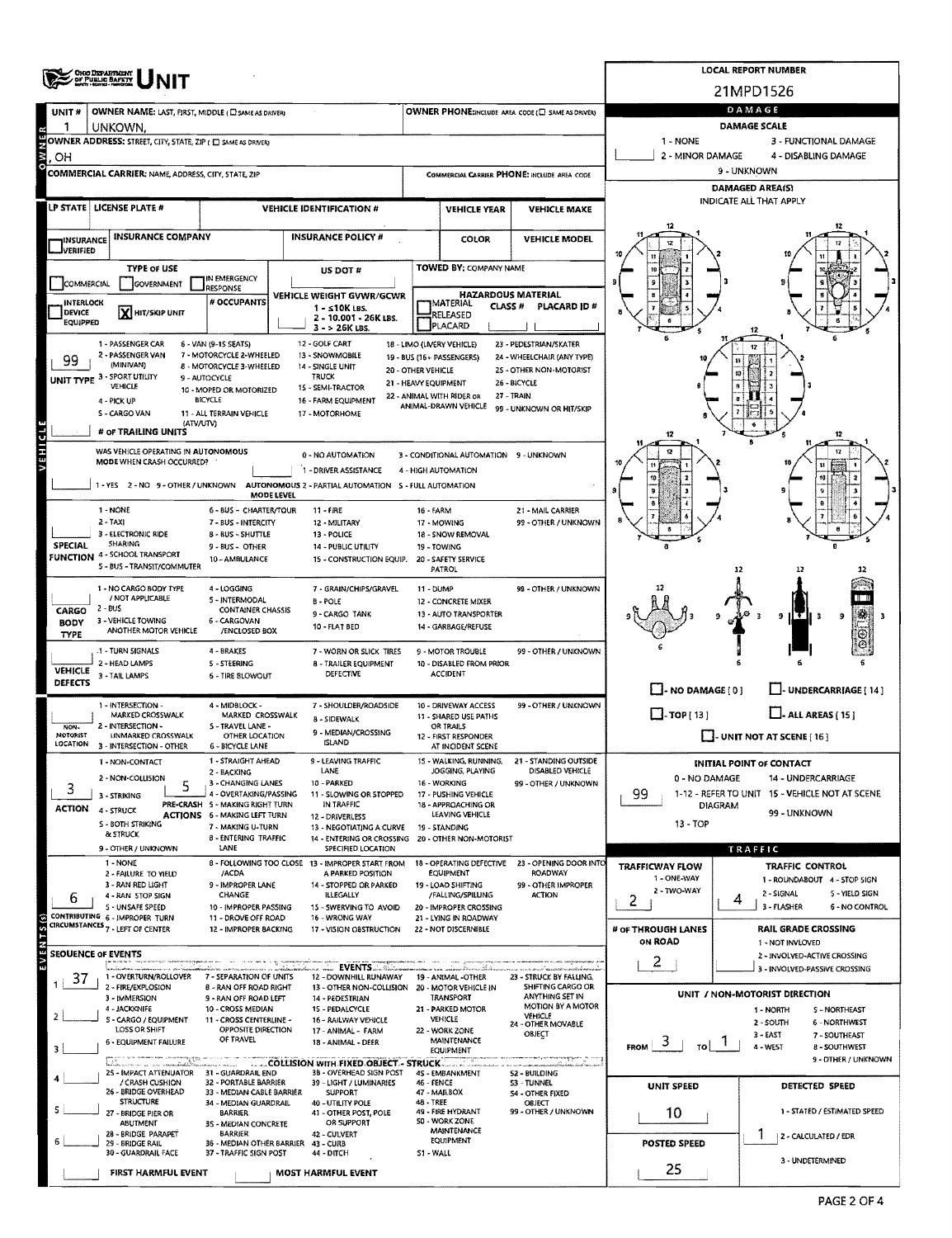|                                                    | <b>OHIO DEPARTMENT</b><br>OF PUBLIC BAFKTY<br><b>MOTORIST / NON-MOTORIST</b> |                                                   |                                                        |     |                                                     |                        |                                                 |                          |                                                             | <b>LOCAL REPORT NUMBER</b><br>21MPD1526<br>AGE |                                    |                                                               |               |                        |                                             |                                 |  |
|----------------------------------------------------|------------------------------------------------------------------------------|---------------------------------------------------|--------------------------------------------------------|-----|-----------------------------------------------------|------------------------|-------------------------------------------------|--------------------------|-------------------------------------------------------------|------------------------------------------------|------------------------------------|---------------------------------------------------------------|---------------|------------------------|---------------------------------------------|---------------------------------|--|
| UNIT #                                             |                                                                              | <b>NAME: LAST, FIRST, MIDDLE</b><br><b>UNKOWN</b> |                                                        |     |                                                     |                        |                                                 |                          |                                                             |                                                |                                    | DATE OF BIRTH                                                 |               |                        |                                             | <b>GENDER</b>                   |  |
| 1                                                  |                                                                              | <b>ADDRESS: STREET, CITY, STATE, ZIP</b>          |                                                        |     |                                                     |                        |                                                 |                          |                                                             |                                                |                                    |                                                               |               |                        |                                             |                                 |  |
|                                                    |                                                                              |                                                   |                                                        |     |                                                     |                        |                                                 |                          |                                                             | <b>CONTACT PHONE - INCLUDE AREA CODE</b>       |                                    |                                                               |               |                        |                                             |                                 |  |
| OН                                                 | INJURED TAKEN TO: MEDICAL FACILITY (NAME, CITY)                              |                                                   |                                                        |     |                                                     |                        |                                                 |                          |                                                             |                                                |                                    |                                                               |               |                        |                                             |                                 |  |
| MOTORIST / NON-MOTOR                               | <b>INJURIES INJURED</b><br><b>EMS AGENCY (NAME)</b><br><b>TAKEN</b><br>BY    |                                                   |                                                        |     |                                                     |                        |                                                 | SAFETY EQUIPMENT<br>USED |                                                             | DOT-COMPLIANT<br><b>MC HELMET</b>              | <b>SEATING</b><br>POSITION         |                                                               | AIR BAG USAGE | <b>EJECTION</b>        | <b>TRAPPED</b>                              |                                 |  |
|                                                    |                                                                              |                                                   | OL STATE OPERATOR LICENSE NUMBER                       |     |                                                     | <b>OFFENSE CHARGED</b> |                                                 | LOCAL                    | <b>OFFENSE DESCRIPTION</b>                                  |                                                |                                    |                                                               |               | <b>CITATION NUMBER</b> |                                             |                                 |  |
|                                                    |                                                                              |                                                   |                                                        |     |                                                     |                        |                                                 | CODE                     |                                                             |                                                |                                    |                                                               |               |                        |                                             |                                 |  |
| OL CLASS                                           | <b>ENDORSEMENT</b>                                                           |                                                   | <b>RESTRICTION SELECT UP TO 3</b>                      |     |                                                     |                        | ALCOHOL / DRUG SUSPECTED                        |                          | <b>CONDITION</b>                                            |                                                | <b>ALCOHOL TEST</b>                |                                                               |               |                        | <b>DRUG TEST(S)</b>                         |                                 |  |
|                                                    |                                                                              |                                                   |                                                        |     | <b>DRIVER</b><br><b>DISTRACTED</b>                  | ALCOHOL                | MARIJUANA                                       |                          |                                                             | <b>STATUS</b>                                  | <b>TYPE</b>                        | VALUE                                                         | <b>STATUS</b> | TYPE                   |                                             | RESULTS SELECT UP TO 4          |  |
|                                                    |                                                                              |                                                   |                                                        | BY  |                                                     | <b>OTHER DRUG</b>      |                                                 |                          |                                                             |                                                |                                    |                                                               |               |                        |                                             |                                 |  |
| UNIT #                                             |                                                                              |                                                   | NAME: LAST, FIRST, MIDDLE                              |     |                                                     |                        |                                                 |                          |                                                             |                                                |                                    | DATE OF BIRTH                                                 |               |                        | AGE                                         | <b>GENDER</b>                   |  |
|                                                    |                                                                              |                                                   |                                                        |     |                                                     |                        |                                                 |                          |                                                             |                                                |                                    |                                                               |               |                        |                                             |                                 |  |
|                                                    |                                                                              |                                                   |                                                        |     |                                                     |                        |                                                 |                          |                                                             |                                                |                                    |                                                               |               |                        |                                             |                                 |  |
|                                                    | <b>ADDRESS: STREET, CITY, STATE, ZIP</b>                                     |                                                   |                                                        |     |                                                     |                        |                                                 |                          |                                                             |                                                |                                    | <b>CONTACT PHONE - INCLUDE AREA CODE</b>                      |               |                        |                                             |                                 |  |
| <b>INJURIES</b>                                    | <b>INJURED</b>                                                               |                                                   | <b>EMS AGENCY (NAME)</b>                               |     |                                                     |                        | INJURED TAKEN TO: MEDICAL FACILITY (NAME, CITY) |                          | <b>SAFETY EQUIPMENT</b>                                     |                                                |                                    | <b>SEATING</b>                                                |               | AIR BAG USAGE          | <b>EJECTION</b>                             | <b>TRAPPED</b>                  |  |
|                                                    | <b>TAKEN</b><br>BY                                                           |                                                   |                                                        |     |                                                     |                        |                                                 |                          | USED                                                        |                                                | <b>DOT-COMPLIANT</b><br>MC HELMET  | POSITION                                                      |               |                        |                                             |                                 |  |
|                                                    |                                                                              |                                                   |                                                        |     |                                                     |                        |                                                 | LOCAL                    |                                                             |                                                |                                    |                                                               |               |                        |                                             |                                 |  |
| <b>MOTORIST / NON-MOTORI</b><br><b>OL STATE</b>    |                                                                              |                                                   | OPERATOR LICENSE NUMBER                                |     |                                                     | <b>OFFENSE CHARGED</b> |                                                 | <b>CODE</b>              | OFFENSE DESCRIPTION                                         |                                                |                                    |                                                               |               | <b>CITATION NUMBER</b> |                                             |                                 |  |
|                                                    |                                                                              |                                                   |                                                        |     |                                                     |                        |                                                 |                          |                                                             |                                                |                                    |                                                               |               |                        |                                             |                                 |  |
| <b>OL CLASS</b>                                    | <b>ENDORSEMENT</b>                                                           |                                                   | <b>RESTRICTION SELECT UP TO 3</b>                      |     | <b>DRIVER</b>                                       |                        | ALCOHOL / DRUG SUSPECTED                        |                          | <b>CONDITION</b>                                            |                                                | <b>ALCOHOL TEST</b>                |                                                               |               |                        | <b>DRUG TEST(S)</b>                         |                                 |  |
|                                                    |                                                                              |                                                   |                                                        | BY  | <b>DISTRACTED</b>                                   | <b>ALCOHOL</b>         | MARIJUANA                                       |                          |                                                             | <b>STATUS</b>                                  | <b>TYPE</b>                        | VALUE                                                         | <b>STATUS</b> | <b>TYPE</b>            |                                             | RESULTS SELECT UP TO 4          |  |
|                                                    |                                                                              |                                                   |                                                        |     |                                                     | OTHER DRUG             |                                                 |                          |                                                             |                                                |                                    |                                                               |               |                        |                                             |                                 |  |
| UNIT #                                             |                                                                              |                                                   | NAME: LAST, FIRST, MIDDLE                              |     |                                                     |                        |                                                 |                          |                                                             |                                                |                                    | DATE OF BIRTH                                                 |               |                        | AGE                                         | <b>GENDER</b>                   |  |
|                                                    |                                                                              |                                                   |                                                        |     |                                                     |                        |                                                 |                          |                                                             |                                                |                                    |                                                               |               |                        |                                             |                                 |  |
|                                                    | <b>ADDRESS: STREET, CITY, STATE, ZIP</b>                                     |                                                   |                                                        |     |                                                     |                        |                                                 |                          |                                                             |                                                |                                    | <b>CONTACT PHONE - INCLUDE AREA CODE</b>                      |               |                        |                                             |                                 |  |
|                                                    |                                                                              |                                                   |                                                        |     |                                                     |                        |                                                 |                          |                                                             |                                                |                                    | <b>SEATING</b>                                                |               |                        |                                             |                                 |  |
| MOTORIST / NON-MOTORI                              | <b>INJURIES   INJURED</b><br><b>TAKEN</b>                                    |                                                   | <b>EMS AGENCY (NAME)</b>                               |     |                                                     |                        | INJURED TAKEN TO: MEDICAL FACILITY (NAME, CITY) |                          | <b>SAFETY EQUIPMENT</b><br>USED                             |                                                | DOT-COMPLIANT                      | POSITION                                                      |               | AIR BAG USAGE          |                                             | <b>EJECTION   TRAPPED</b>       |  |
|                                                    | l av                                                                         |                                                   |                                                        |     |                                                     |                        |                                                 |                          |                                                             |                                                | IMC HELMET                         |                                                               |               |                        |                                             |                                 |  |
|                                                    |                                                                              |                                                   | OL STATE   OPERATOR LICENSE NUMBER                     |     |                                                     | <b>OFFENSE CHARGED</b> |                                                 | LOCAL<br>CODE            | OFFENSE DESCRIPTION                                         |                                                |                                    |                                                               |               | <b>CITATION NUMBER</b> |                                             |                                 |  |
|                                                    |                                                                              |                                                   |                                                        |     |                                                     |                        |                                                 |                          |                                                             |                                                |                                    |                                                               |               |                        |                                             |                                 |  |
| <b>OL CLASS</b>                                    | <b>ENDORSEMENT</b>                                                           |                                                   | <b>RESTRICTION SELECT UP TO 3</b>                      |     | <b>DRIVER</b>                                       |                        | ALCOHOL / DRUG SUSPECTED                        |                          | <b>CONDITION</b>                                            |                                                | <b>ALCOHOL TEST</b>                |                                                               |               |                        | <u>DRUG TEST(S)</u>                         |                                 |  |
|                                                    |                                                                              |                                                   |                                                        | BY  | <b>DISTRACTED</b>                                   | ALCOHOL                | MARUUANA                                        |                          |                                                             | <b>STATUS</b>                                  | TYPE                               | VALUE                                                         | <b>STATUS</b> | <b>TYPE</b>            |                                             | RESULTS SELECT UP TO 4          |  |
|                                                    |                                                                              |                                                   |                                                        |     |                                                     | <b>OTHER DRUG</b>      |                                                 |                          |                                                             |                                                |                                    |                                                               |               |                        |                                             |                                 |  |
|                                                    | <b>INJURIES</b>                                                              |                                                   | <b>SEATING POSITION</b>                                |     | AIR BAG                                             |                        | OL CLASS                                        |                          | OL RESTRICTION(S)                                           |                                                |                                    | <b>DRIVER DISTRACTION</b>                                     |               |                        | <b>TEST STATUS</b>                          |                                 |  |
| 1 - FATAL :                                        |                                                                              |                                                   | - FRONT. LEFT SIDE<br>(MOTORCYCLE DRIVER).             |     | 1 - NOT DEPLOYED<br><b>2-DEPLOYED FRONT</b>         |                        | 1 - CLASS A                                     |                          | - ALCOHOL INTERLOCK                                         |                                                |                                    | - NOT DISTRACTED<br>- MANUALLY OPERATING AN                   | an ka         |                        | ា - NONE GIVEN . ៖<br>2 - TEST REFUSED      |                                 |  |
| 2 - SUSPECTED SERIOUS<br>INJURY <sup>3</sup>       |                                                                              |                                                   | - FRONT - MIDDLE                                       |     | 3 - DEPLOYED SIDE.                                  |                        | $2 - CLASSB$                                    |                          | <b>DEVICE</b><br>2 - CDÍ INTRASTATE ONLY                    |                                                |                                    | <b>ELECTRONIC</b>                                             |               |                        | 3 - TEST GIVEN:                             |                                 |  |
| 3 - SUSPECTED MINOR                                |                                                                              |                                                   | 3 - FRONT - RIGHT SIDE<br>4 - SECOND - LEFT SIDE       |     | 4 - DEPLOYED BOTH<br><b>FRONT/SIDE</b>              |                        | 3 - CLASS C                                     |                          | 3 - CORRECTIVE LENSES<br><sub>1</sub> 4 - FARM WAIVER       |                                                |                                    | COMMUNICATION DEVICE<br>(TEXTING, TYPING,                     |               |                        | / UNUSABLE                                  | <b>CONTAMINATED SAMPLE</b>      |  |
| INJURY $\mathbb{R}^n$<br>4 - POSSIBLE INJURY       |                                                                              |                                                   | (MOTORCYCLE PASSENGER)<br>5 - SECOND - MIDDLE          |     | <b>5 - NOT APPLICABLE</b><br>9 - DEPLOYMENT UNKNOWN |                        | 4 - REGULAR CLASS<br>$(OHIO = D)'$              |                          | : 5 - EXCEPT CLASS A BUS<br>6 - EXCEPT CLASS A              |                                                |                                    | DIAI ING)<br>3 - TALKING ON HANDS-FREE                        |               | 4 - TEST GIVEN,        |                                             |                                 |  |
| <b>S - NO APPARENT INJURY</b>                      |                                                                              |                                                   | 6 - SECOND - RIGHT SIDE                                | 熟悉子 |                                                     |                        | ' S - M/C MOPED ONLY                            |                          | & CLASS B BUS<br><b>EXCEPT TRACTOR-TRAILER</b>              |                                                |                                    | <b>COMMUNICATION DEVICE</b><br>4 - TALKING ON HAND-HELD       |               |                        | <b>RESULTS KNOWN</b><br>S - TEST GIVEN,     |                                 |  |
| 商品等品                                               | <b>INJURIES TAKEN BY</b>                                                     |                                                   | (7 - Third - Left Side<br>(MOTORCYCLE SIDE CAR) &      |     | <b>EJECTION</b>                                     |                        | - NO VALID OL                                   |                          | 18 - INTERMEDIATE LICENSE                                   |                                                |                                    | COMMUNICATION DEVICE<br>5 - OTHER ACTIVITY WITH AN            |               |                        | RESULTS UNKNOWN                             |                                 |  |
| 1 - NOT TRANSPORTED                                |                                                                              |                                                   | 8 - THIRD - MIDDLE                                     |     | <b>1. NOT EJECTED</b><br>2 - PARTIALLY EJECTED      |                        | OL ENDORSEMENT                                  |                          | <b>RESTRICTIONS</b><br>- LEARNER'S PERMIT                   |                                                |                                    | ELECTRONIC DEVICE                                             |               | ៍1 - NONE              |                                             | <b>ALCOHOL TEST TYPE</b><br>55. |  |
| <b>/TREATED AT SCENE</b>                           |                                                                              |                                                   | : 9. THIRD - RIGHT SIDE<br>10 - SLEEPER SECTION        |     | 3 - TOTALLY EJECTED.                                |                        | H - HAZMAT.                                     |                          | <b>RESTRICTIONS</b><br>(10 - LIMITED TO DAYLIGHT            |                                                |                                    | 6 - PASSENGER<br>7 - OTHER DISTRACTION                        |               | 2 - BLOOD              |                                             |                                 |  |
| $2 - EMS$                                          |                                                                              |                                                   | OF TRUCK CAB<br>11 - PASSENGER IN                      |     | 4 - NOT APPLICABLE                                  |                        | M - MOTORCYCLE                                  |                          | ONLY<br>11 - LIMITED TO EMPLOYMENT                          |                                                |                                    | INSIDE THE VEHICLE<br><b>B - OTHER DISTRACTION</b>            |               | 3. URINE<br>4 - BREATH |                                             |                                 |  |
| 3 - POLICE                                         |                                                                              |                                                   | OTHER ENCLOSED CARGO                                   |     | <b>TRAPPED</b><br>1 - NOT TRAPPED                   |                        | P - PASSENGER                                   |                          | 12 - LIMITED - OTHER                                        |                                                |                                    | OUTSIDE THE VEHICLE                                           |               | S - OTHER              |                                             |                                 |  |
| 9 - OTHER / UNKNOWN                                | 主の影響しま                                                                       |                                                   | AREA (NON-TRAILING UNIT)<br>BUS, PICK-UP WITH CAP)     |     | 2 - EXTRICATED BY                                   |                        | N - TANKER                                      |                          | 13 - MECHANICAL DEVICES<br>(SPECIAL BRAKES, HAND            |                                                |                                    | {9'- OTHER / UNKNOWN<br>CONDITION                             |               |                        | <b>DRUG TEST TYPE</b>                       |                                 |  |
| <b>SAFETY EQUIPMENT</b>                            |                                                                              |                                                   | 12 - PASSENGER IN<br>UNENCLOSED CARGO AREA 32 FREED BY |     | MECHANICAL MEANS                                    |                        | Q - MOTOR SCOOTER:                              |                          | CONTROLS, OR OTHER<br><b>ADAPTIVE DEVICES)</b>              |                                                |                                    | <b>TE APPARENTLY NORMAL</b>                                   |               | 1-NONE<br>2-BLOOD      |                                             |                                 |  |
| 1 - None used<br>2 - SHOULDER BELT ONLY            |                                                                              |                                                   | 13 - TRAILING UNIT<br>14 - RIDING ON VEHICLE           |     | NON-MECHANICAL MEANS                                |                        | ir - Three-Wheel<br><b>MOTORCYCLE</b>           |                          | '14 - MILITARY VEHICLES ONLY<br>' 15 - MOTOR VEHICLES       |                                                |                                    | 2 PHYSICAL IMPAIRMENT 3 A 23 - URINE<br>3 - EMOTIONAL (E.G. ) | 74.X.         | 4 - OTHER              |                                             |                                 |  |
| <b>USED <i>s s f</i></b>                           |                                                                              |                                                   | <b>EXTERIOR</b>                                        |     |                                                     |                        | S - SCHOOL BUS                                  |                          | WITHOUT AIR BRAKES                                          |                                                |                                    | DEPRESSED, ANGRY,                                             |               |                        |                                             | DRUG TEST RESULT(S              |  |
| 3 - LAP BELT ONLY USED<br>4 - SHOULDER & LAP BELT  |                                                                              |                                                   | (NON-TRAILING UNIT)<br>15 - NON-MOTORIST               |     |                                                     |                        | T - DOUBLE & TRIPLE<br><b>TRAILERS</b> , "      |                          | 16 - OUTSIDE MIRROR<br>$317$ - PROSTHETIC AID $\rightarrow$ |                                                | <i>_</i> disturbed)<br>4 - ILLNESS |                                                               |               |                        | 1 - AMPHETAMINES                            |                                 |  |
| USED <sup>®</sup><br>5 - CHILD RESTRAINT SYSTEM    | المجربة با                                                                   |                                                   | 99 - OTHER / UNKNOWN                                   |     |                                                     |                        | X - TANKER / HAZMAT                             |                          | $\left\langle \text{18 - OTHER}\right\rangle$               |                                                |                                    | S - FELL ASLEEP, FAINTED,<br><b>FATIGUED, ETC.</b>            |               |                        | 2 - BARBITURATES<br>3 - BENZODIAZEPINES     |                                 |  |
| - FORWARD FACING                                   |                                                                              |                                                   |                                                        |     |                                                     |                        | 4 S                                             |                          |                                                             |                                                |                                    | <b>6 - UNDER THE INFLUENCE OF</b>                             |               |                        | 4 - CANNABINOIDS.                           |                                 |  |
| <b>6 - CHILD RESTRAINT SYSTEM</b><br>- REAR FACING |                                                                              |                                                   |                                                        |     |                                                     |                        | <b>GENDER</b>                                   | il≯.                     | 汤                                                           |                                                |                                    | <b>MEDICATIONS / DRUGS</b><br><b>ALCOHOL</b>                  |               |                        | 5 - COCAINE - NA<br>6 - OPIATES / OPIOIOS * |                                 |  |
| 7 - BOOSTER SEAT<br><b>B-HELMET-USED</b>           |                                                                              |                                                   |                                                        |     |                                                     |                        | F - FEMALE<br>M - MALE<br>τV                    |                          |                                                             |                                                |                                    | 9 - OTHER / UNKNOWN                                           |               | 7 - OTHER              |                                             |                                 |  |
| 9 - PROTECTIVE PADS USED                           |                                                                              |                                                   |                                                        |     |                                                     |                        | U - OTHER / UNKNOWN                             |                          |                                                             |                                                |                                    |                                                               |               |                        | <b>8 - NEGATIVE RESULTS</b>                 |                                 |  |
| 10 - REFLECTIVE CLOTHING                           | (ELBOWS, KNEES, ETC)                                                         |                                                   |                                                        |     |                                                     |                        |                                                 |                          |                                                             |                                                |                                    |                                                               |               |                        |                                             |                                 |  |
| 11 - LIGHTING - PEDESTRIAN<br>/ BICYCLE ONLY       |                                                                              |                                                   |                                                        |     |                                                     |                        |                                                 |                          |                                                             |                                                |                                    |                                                               |               |                        |                                             |                                 |  |
| 99 - OTHER / UNKNOWN                               |                                                                              |                                                   |                                                        |     |                                                     |                        |                                                 |                          |                                                             |                                                |                                    |                                                               |               |                        |                                             |                                 |  |

 $\mathcal{A}^{\text{max}}_{\text{max}}$  and  $\mathcal{A}^{\text{max}}_{\text{max}}$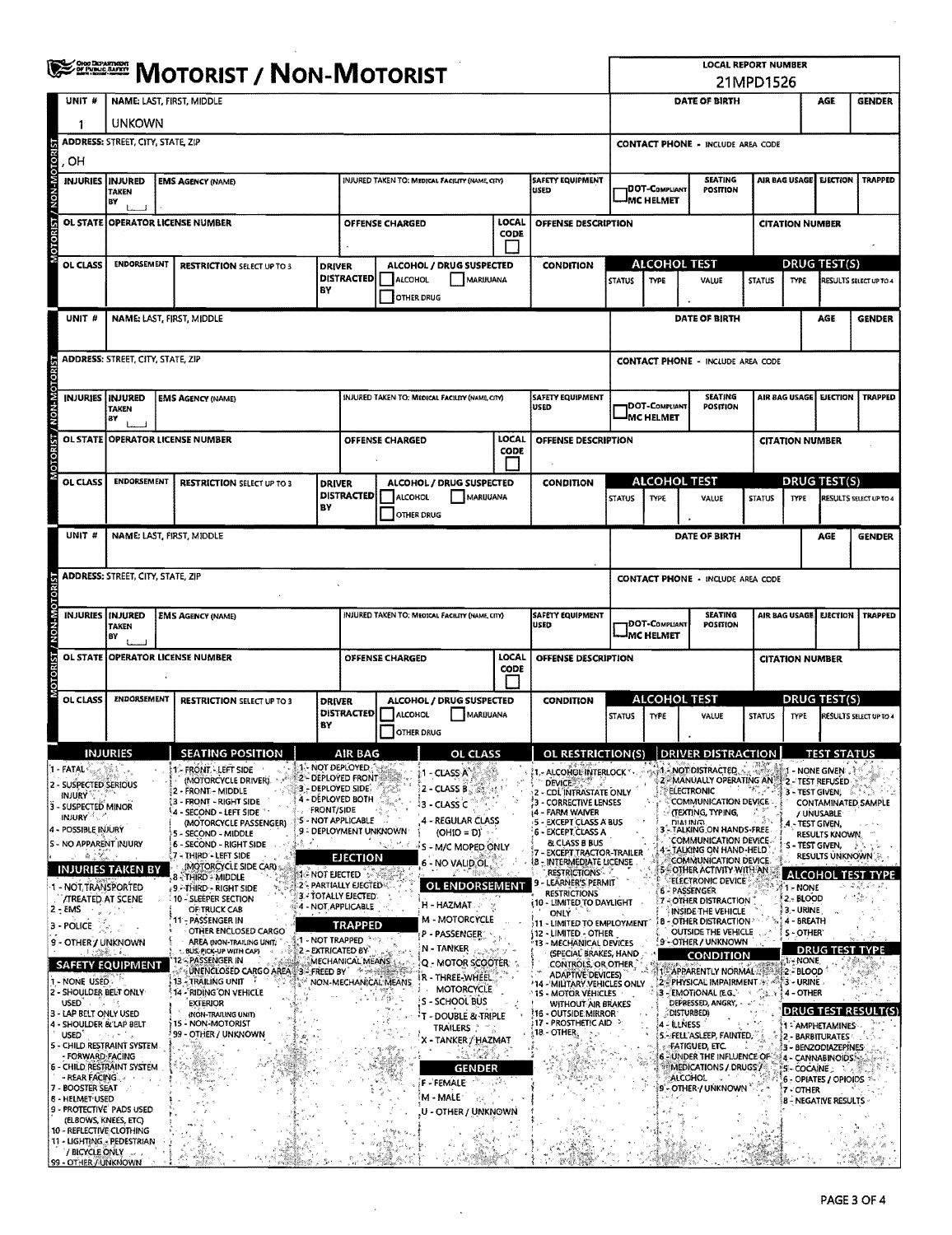|                |                                                                      |                                                                        | <b>SERRE OCCUPANT / WITNESS ADDENDUM</b>                                                                                                                                                                 | <b>LOCAL REPORT NUMBER</b><br>21MPD1526                                                                                                   |                                                                                                                                                                                                                                                                                                                                                                                         |                                                                                                                                                                                                                                                                                                                                                                                                                                                                                                                                                                                                                                                         |                                             |                                                                               |                                                                                                                                                                                                                                                                                                                      |                 |                |
|----------------|----------------------------------------------------------------------|------------------------------------------------------------------------|----------------------------------------------------------------------------------------------------------------------------------------------------------------------------------------------------------|-------------------------------------------------------------------------------------------------------------------------------------------|-----------------------------------------------------------------------------------------------------------------------------------------------------------------------------------------------------------------------------------------------------------------------------------------------------------------------------------------------------------------------------------------|---------------------------------------------------------------------------------------------------------------------------------------------------------------------------------------------------------------------------------------------------------------------------------------------------------------------------------------------------------------------------------------------------------------------------------------------------------------------------------------------------------------------------------------------------------------------------------------------------------------------------------------------------------|---------------------------------------------|-------------------------------------------------------------------------------|----------------------------------------------------------------------------------------------------------------------------------------------------------------------------------------------------------------------------------------------------------------------------------------------------------------------|-----------------|----------------|
|                | UNIT #                                                               |                                                                        | NAME: LAST, FIRST, MIDDLE                                                                                                                                                                                |                                                                                                                                           |                                                                                                                                                                                                                                                                                                                                                                                         |                                                                                                                                                                                                                                                                                                                                                                                                                                                                                                                                                                                                                                                         |                                             | DATE OF BIRTH                                                                 |                                                                                                                                                                                                                                                                                                                      | AGE             | <b>GENDER</b>  |
| <b>MdnD2C</b>  |                                                                      | ADDRESS: STREET, CITY, STATE, ZIP                                      |                                                                                                                                                                                                          |                                                                                                                                           | <b>CONTACT PHONE - INCLUDE AREA CODE</b>                                                                                                                                                                                                                                                                                                                                                |                                                                                                                                                                                                                                                                                                                                                                                                                                                                                                                                                                                                                                                         |                                             |                                                                               |                                                                                                                                                                                                                                                                                                                      |                 |                |
|                |                                                                      | INJURIES   INJURED<br><b>TAKEN</b><br>ΒY                               | <b>EMS AGENCY (NAME)</b>                                                                                                                                                                                 |                                                                                                                                           | INJURED TAKEN TO: MEDICAL FACILITY (NAME, CITY)                                                                                                                                                                                                                                                                                                                                         | DOT-Compliant<br>MC HELMET                                                                                                                                                                                                                                                                                                                                                                                                                                                                                                                                                                                                                              | <b>SEATING</b><br><b>POSITION</b>           | AIR BAG USAGE                                                                 | <b>EJECTION</b>                                                                                                                                                                                                                                                                                                      | <b>TRAPPED</b>  |                |
|                | UNIT #                                                               |                                                                        | NAME: LAST, FIRST, MIDDLE                                                                                                                                                                                |                                                                                                                                           |                                                                                                                                                                                                                                                                                                                                                                                         |                                                                                                                                                                                                                                                                                                                                                                                                                                                                                                                                                                                                                                                         |                                             | DATE OF BIRTH                                                                 |                                                                                                                                                                                                                                                                                                                      | AGE             | <b>GENDER</b>  |
| Adupto         |                                                                      | ADDRESS: STREET, CITY, STATE, ZIP                                      |                                                                                                                                                                                                          |                                                                                                                                           |                                                                                                                                                                                                                                                                                                                                                                                         |                                                                                                                                                                                                                                                                                                                                                                                                                                                                                                                                                                                                                                                         | <b>CONTACT PHONE - INCLUDE AREA CODE</b>    |                                                                               |                                                                                                                                                                                                                                                                                                                      |                 |                |
|                |                                                                      | INJURIES   INJURED<br><b>TAKEN</b><br>BY                               | <b>EMS AGENCY INAME:</b>                                                                                                                                                                                 |                                                                                                                                           | INJURED TAKEN TO: MEDICAL FACILITY (NAME, GITY)                                                                                                                                                                                                                                                                                                                                         | SAFETY EQUIPMENT                                                                                                                                                                                                                                                                                                                                                                                                                                                                                                                                                                                                                                        | DOT-COMPLIANT<br>MC HELMET                  | <b>SEATING</b><br><b>POSITION</b>                                             | AIR BAG USAGE EJECTION                                                                                                                                                                                                                                                                                               |                 | <b>TRAPPED</b> |
|                | UNIT #                                                               |                                                                        | NAME: LAST, FIRST, MIDDLE                                                                                                                                                                                |                                                                                                                                           |                                                                                                                                                                                                                                                                                                                                                                                         |                                                                                                                                                                                                                                                                                                                                                                                                                                                                                                                                                                                                                                                         |                                             | DATE OF BIRTH                                                                 |                                                                                                                                                                                                                                                                                                                      | AGE             | <b>GENDER</b>  |
| <b>OCCUPAN</b> |                                                                      | ADDRESS: STREET, CITY, STATE, ZIP                                      |                                                                                                                                                                                                          |                                                                                                                                           |                                                                                                                                                                                                                                                                                                                                                                                         |                                                                                                                                                                                                                                                                                                                                                                                                                                                                                                                                                                                                                                                         | <b>CONTACT PHONE - INCLUDE AREA CODE</b>    |                                                                               |                                                                                                                                                                                                                                                                                                                      |                 |                |
|                | <b>INJURIES</b>                                                      | <b>INJURED</b><br>TAKEN<br>BY                                          | <b>EMS AGENCY (NAME)</b>                                                                                                                                                                                 |                                                                                                                                           | INJURED TAKEN TO: MEDICAL FACILITY (NAME, CITY)                                                                                                                                                                                                                                                                                                                                         | <b>SAFETY EQUIPMENT</b>                                                                                                                                                                                                                                                                                                                                                                                                                                                                                                                                                                                                                                 | <b>IDOT-C</b> ompliant<br><b>AMC HELMET</b> | <b>SEATING</b><br><b>POSITION</b>                                             | AIR BAG USAGE EJECTION                                                                                                                                                                                                                                                                                               |                 | <b>TRAPPED</b> |
|                | UNIT #                                                               | NAME: LAST, FIRST, MIDDLE                                              |                                                                                                                                                                                                          |                                                                                                                                           |                                                                                                                                                                                                                                                                                                                                                                                         |                                                                                                                                                                                                                                                                                                                                                                                                                                                                                                                                                                                                                                                         |                                             | DATE OF BIRTH                                                                 |                                                                                                                                                                                                                                                                                                                      |                 |                |
| <b>VK40DOC</b> |                                                                      | <b>ADDRESS: STREET, CITY, STATE, ZIP</b>                               |                                                                                                                                                                                                          |                                                                                                                                           |                                                                                                                                                                                                                                                                                                                                                                                         |                                                                                                                                                                                                                                                                                                                                                                                                                                                                                                                                                                                                                                                         | <b>CONTACT PHONE - INCLUDE AREA CODE</b>    |                                                                               |                                                                                                                                                                                                                                                                                                                      |                 |                |
|                | <b>INJURIES</b>                                                      | <b>INJURED</b><br><b>TAKEN</b><br>BY                                   | <b>EMS AGENCY (NAME)</b>                                                                                                                                                                                 |                                                                                                                                           | INJURED TAKEN TO; MEDICAL FACILITY (NAME, CITY)                                                                                                                                                                                                                                                                                                                                         | SAFETY EQUIPMENT                                                                                                                                                                                                                                                                                                                                                                                                                                                                                                                                                                                                                                        | DOT-Compliant<br><b>IMC HELMET</b>          | <b>SEATING</b><br><b>POSITION</b>                                             | AIR BAG USAGE                                                                                                                                                                                                                                                                                                        | <b>EJECTION</b> | <b>TRAPPED</b> |
|                |                                                                      |                                                                        | <b>INJURIES</b>                                                                                                                                                                                          |                                                                                                                                           | <b>SAFETY EQUIPMENT USED</b>                                                                                                                                                                                                                                                                                                                                                            | <b>SEATING POSITION</b>                                                                                                                                                                                                                                                                                                                                                                                                                                                                                                                                                                                                                                 |                                             |                                                                               | AIR BAG USAGE                                                                                                                                                                                                                                                                                                        |                 |                |
|                | 1 - FATAL<br>2'- EMS ∈∞<br>3 - POLICE<br><b>F-FEMALE</b><br>M - MALE | 4 - POSSIBLE INJURY<br><b>TREATED AT SCENE-</b><br>9 - OTHER / UNKNOWN | 2 <sup>-</sup> SUSPECTED SERIOUS INJURY<br>3 - SUSPECTED MINOR INJURY<br>5 - NO APPARENT INJURY.<br><b>INJURED TAKEN BY</b><br>1 - NOT TRANSPORTED' /<br>િકરે કો<br><b>GENDER</b><br>U - OTHER / UNKNOWN | 1 - NONE USED -<br><b>REAR FACING</b><br>$\frac{1}{2}$ $\mathcal{P}_2$ - BOOSTER SEAT, $\mathcal{P}_3$<br>$\mathfrak{so}$ - Helmet used . | <b>VEHICLE OCCUPANT</b><br>2 - Shoulder Beltionly used :<br>3 - LAP BELT ONLY USED<br>4 - SHOULDER & LAP BELT USED<br>5 - CHILD RESTRAINT SYSTEM -<br>FORWARD FACING<br>6 - CHILD RESTRAINT SYSTEM -<br>9 - PROTECTIVE PADS USED<br>(ELBOWS, KNEES, ETC)<br><b>MO - REFLECTIVE CLOTHING</b><br>11 - LIGHTING - PEDESTRIAN<br>$\ge$ / bicycle only $\mathbb{C}$<br>99 - OTHER / UNKNOWN. | 1 - FRONT - LEFT SIDE<br>(MOTORCYCLE DRIVER)<br><b>2 - FRONT - MIDDLE</b><br>3 - FRONT - RIGHT SIDE<br>4 - SECOND - LEFT SIDE<br>(MOTORCYCLE PASSENGER)<br>'5 - SECOND - MIDDLE '<br>6 - SECOND - RIGHT SIDE<br>7 - THIRD - LEFT SIDE<br>(MOTORCYCLE SIDE CAR)<br>8 - THIRD - MIDDLE<br>9 - THIRD - RIGHT SIDE<br>10 - SLEEPER SECTION OF TRUCK CAB<br>11 - PASSENGER IN OTHER ENCLOSED<br><b>CARGO AREA (NON-TRAILING UNIT)</b><br>SUCH AS A BUS PICK-UP WITH CAPI<br>12-- PASSENGER IN UNENCLOSED<br><b>CARGO AREA</b><br>13 - TRAILING UNIT-<br>.14 - RIDING ON VEHICLE EXTERIOR<br>(NON-TRAILING UNIT)<br>15 - NON-MOTORIST<br>99 - OTHER / UNKNOWN |                                             | <b>FRONT/SIDE</b><br>MARA DE NOT EJECTED .<br>1 - NOT TRAPPED<br>3 - FREED BY | 1.- NOT DEPLOYED<br>2 - DEPLOYED FRONT<br>3 - DEPLOYED SIDE<br>4 - DEPLOYED BOTH<br>5 - NOT APPLICABLE<br>9 - DEPLOYMENT UNKNOWN<br><b>EJECTION</b><br>2 - PARTIALEY: EJECTED<br>3 - TOTALLY EJECTED<br>4 - NOT APPLICABLE<br><b>TRAPPED</b><br>2'- EXTRICATED BY<br><b>MECHANICAL MEANS</b><br>NON-MECHANICAL MEANS |                 |                |
|                |                                                                      | NAME: LAST, FIRST, MIDDLE                                              |                                                                                                                                                                                                          |                                                                                                                                           |                                                                                                                                                                                                                                                                                                                                                                                         |                                                                                                                                                                                                                                                                                                                                                                                                                                                                                                                                                                                                                                                         |                                             | DATE OF BIRTH                                                                 |                                                                                                                                                                                                                                                                                                                      | AGE             | <b>GENDER</b>  |
|                |                                                                      |                                                                        | ADDRESS: STREET, CITY, STATE, ZIP                                                                                                                                                                        |                                                                                                                                           |                                                                                                                                                                                                                                                                                                                                                                                         |                                                                                                                                                                                                                                                                                                                                                                                                                                                                                                                                                                                                                                                         | <b>CONTACT PHONE - INCLUDE AREA CODE</b>    |                                                                               |                                                                                                                                                                                                                                                                                                                      |                 |                |
|                |                                                                      | NAME: LAST, FIRST, MIDDLE                                              |                                                                                                                                                                                                          |                                                                                                                                           |                                                                                                                                                                                                                                                                                                                                                                                         |                                                                                                                                                                                                                                                                                                                                                                                                                                                                                                                                                                                                                                                         |                                             | DATE OF BIRTH                                                                 |                                                                                                                                                                                                                                                                                                                      | AGE             | <b>GENDER</b>  |
|                |                                                                      |                                                                        | <b>ADDRESS: STREET, CITY, STATE, ZIP</b>                                                                                                                                                                 |                                                                                                                                           | <b>CONTACT PHONE - INCLUDE AREA CODE</b>                                                                                                                                                                                                                                                                                                                                                |                                                                                                                                                                                                                                                                                                                                                                                                                                                                                                                                                                                                                                                         |                                             |                                                                               |                                                                                                                                                                                                                                                                                                                      |                 |                |
|                |                                                                      | NAME: LAST, FIRST, MIDDLE                                              |                                                                                                                                                                                                          |                                                                                                                                           |                                                                                                                                                                                                                                                                                                                                                                                         |                                                                                                                                                                                                                                                                                                                                                                                                                                                                                                                                                                                                                                                         |                                             | DATE OF BIRTH                                                                 |                                                                                                                                                                                                                                                                                                                      | - AGE           | <b>GENDER</b>  |
|                |                                                                      |                                                                        | <b>ADDRESS: STREET, CITY, STATE, ZIP</b>                                                                                                                                                                 |                                                                                                                                           |                                                                                                                                                                                                                                                                                                                                                                                         |                                                                                                                                                                                                                                                                                                                                                                                                                                                                                                                                                                                                                                                         | <b>CONTACT PHONE - INCLUDE AREA CODE</b>    |                                                                               |                                                                                                                                                                                                                                                                                                                      |                 |                |

 $\mathcal{A}^{\text{max}}_{\text{max}}$